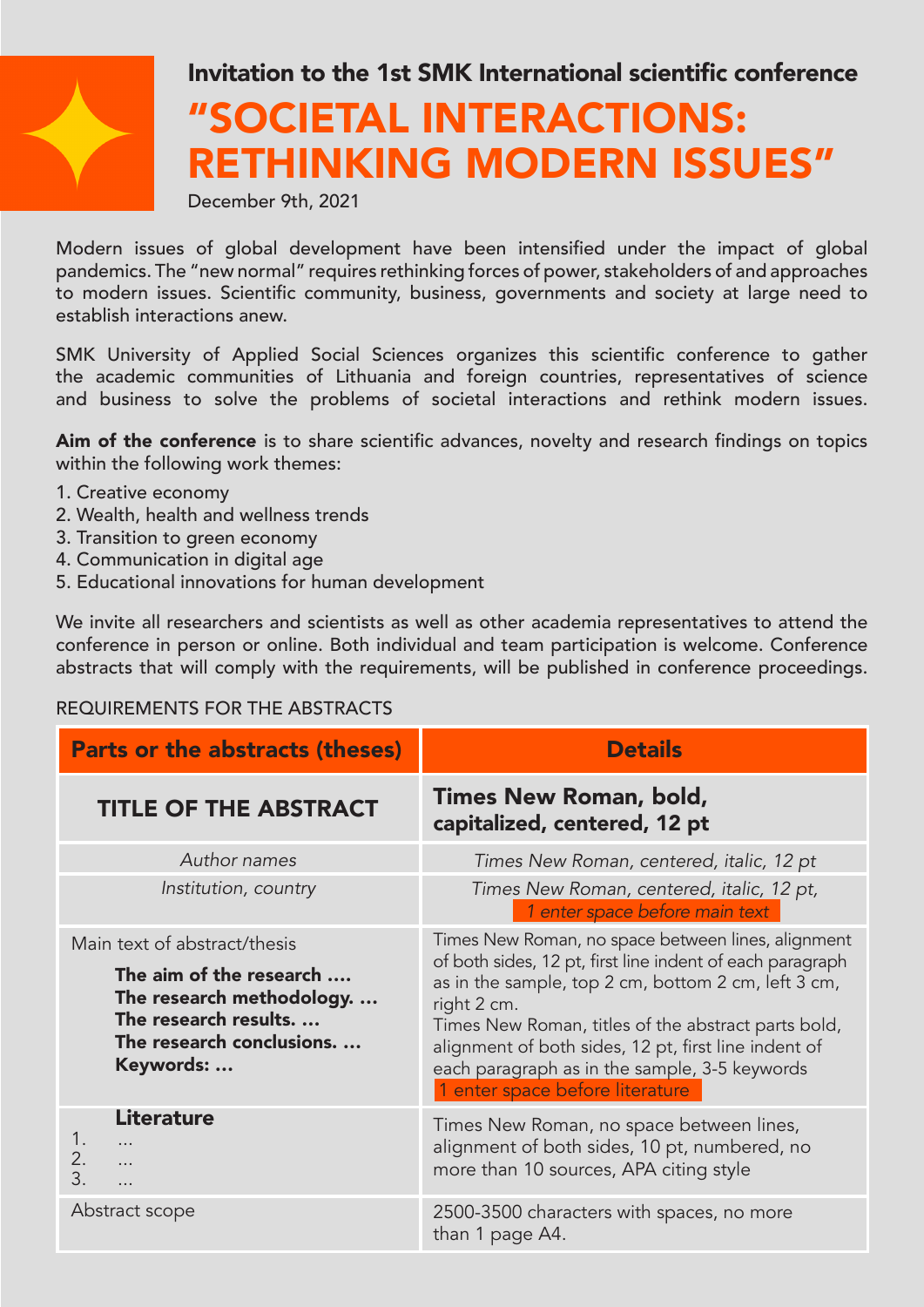| <b>Parts or the articles</b>                                                                                                                                                                | <b>Details</b>                                                                                                                                                                                                                                                                                                                                                             |
|---------------------------------------------------------------------------------------------------------------------------------------------------------------------------------------------|----------------------------------------------------------------------------------------------------------------------------------------------------------------------------------------------------------------------------------------------------------------------------------------------------------------------------------------------------------------------------|
| <b>TITLE OF THE ARTICLES</b>                                                                                                                                                                | Times New Roman, bold,<br>capitalized, centered, 12 pt                                                                                                                                                                                                                                                                                                                     |
| Author names                                                                                                                                                                                | Times New Roman, centered, italic, 12 pt                                                                                                                                                                                                                                                                                                                                   |
| Institution, country                                                                                                                                                                        | Times New Roman, centered, italic, 12 pt,<br>1 enter space before main text                                                                                                                                                                                                                                                                                                |
| <b>Annotation</b><br>Text text text<br><b>Keywords:</b> text text text                                                                                                                      | Annotation and keywords as titles bold, 10 pt, Times<br>New Roman, alignment of both sides, 3-5 keywords<br>1 enter space before literature                                                                                                                                                                                                                                |
| Main text of articles<br>(Introduction, theory analysis,<br>research methodology,<br>research data analysis,<br>conclusions)                                                                | Times New Roman, no space between lines, alignment<br>of both sides, 12 pt, first line indent of each paragraph<br>as in the sample, top 2 cm, bottom 2 cm, left 3 cm,<br>right 2 cm.<br>Titles of the articles parts - bold, left alignment, 12<br>pt, Times New Roman<br><b>Conclusions numbered:</b><br>1.<br>2.<br>3.<br>1 enter space before each part of the article |
| <b>Introduction</b><br>Research topicality<br>The aim of the research<br>The research methodology.<br>The research results<br>The research conclusions<br>Originality/Value of the article: | Times New Roman, titles of the introduction parts<br>bold, alignment of both sides, 12 pt, first line indent of<br>each paragraph as in the sample,<br>1 enter space before after the introduction                                                                                                                                                                         |
| <b>Literature</b><br>1.<br>2.<br>.<br>3.<br>.                                                                                                                                               | Times New Roman, no space between lines, align-<br>ment of both sides, 10 pt, numbered,<br>APA citing style                                                                                                                                                                                                                                                                |
| 1 table<br><b>Table title</b>                                                                                                                                                               | 1 table (12 pt, right alignment)<br>Table title (12 pt, bold centered)                                                                                                                                                                                                                                                                                                     |
| Table text<br>Source: text text text                                                                                                                                                        | Text<br>Text<br>(10 pt, bold centered)<br>(10 pt, bold centered)<br>Number (10 pt)<br>Number (10 pt)<br>Number<br>Number<br>Source: text text text (10pt)<br>1 enter space before after the source                                                                                                                                                                         |
| Figure itself<br>Source: text text text<br>1 fig. Figure title                                                                                                                              | Source: text text text<br>(10 pt, centered)<br>1 fig. Figure title (12 pt centered)<br>1 enter space before after the introduction                                                                                                                                                                                                                                         |
| Scope of the article                                                                                                                                                                        | Not less than 7 pages, but do not exceed 15 pages<br>(literature included)                                                                                                                                                                                                                                                                                                 |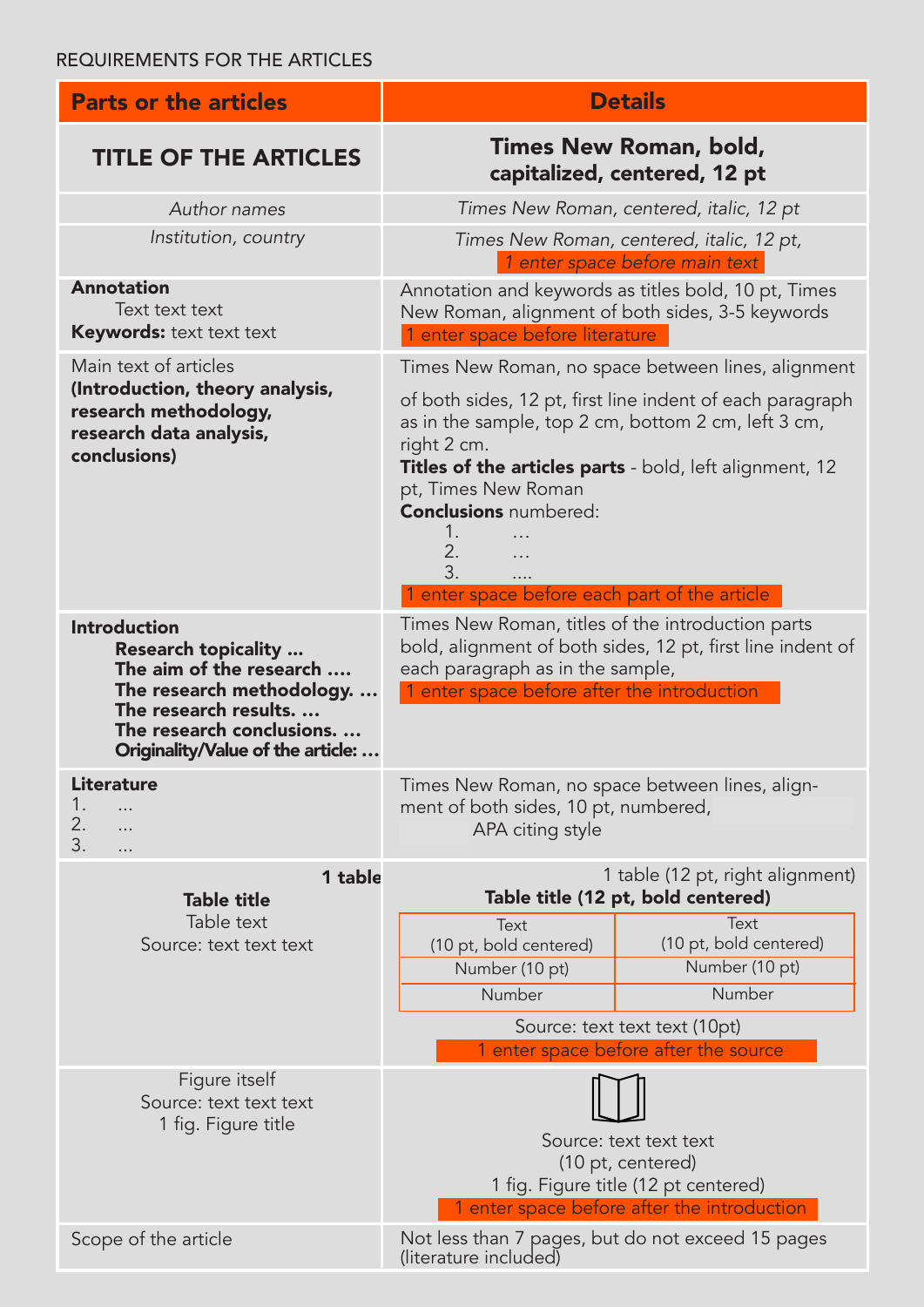#### REQUIREMENTS FOR THE ORAL PRESENTATIONS AT THE CONFERENCE:

The duration of the presentation should not exceed 15 minutes  $+ 5$  minutes Q&As. The languages of the Conference are English and Lithuanian.

#### DEADLINES:

Submission of abstracts (thesis) and registration  $\mathsf{G}\!\mathsf{C}\!\mathsf{F}\mathsf{F}\mathsf{F}\!\mathsf{F}\!\mathsf{F}$ Announcement of the conference program (with speakers) 2021-11-22 Submission of articles 2021-12-07 Publication of articles 2021-12-31 Abstract publication (thesis) 2021-12-31

## Conference cost



for participation and e-publishing conference speech/presentation abstract in the book of abstracts. 20 € speech/presentation 30 €



for participation and e-publishing both conference speech/presentation abstract in the book of abstracts and an article in conference proceedings.

#### Participants payment to be paid to SMK bank account:

A.s. Nr. LT28 7300 0100 0228 8364 AB bank "Swedbank", code 73000 Purpose of payment: Scientific Conference, 2021

### Registration for the conference